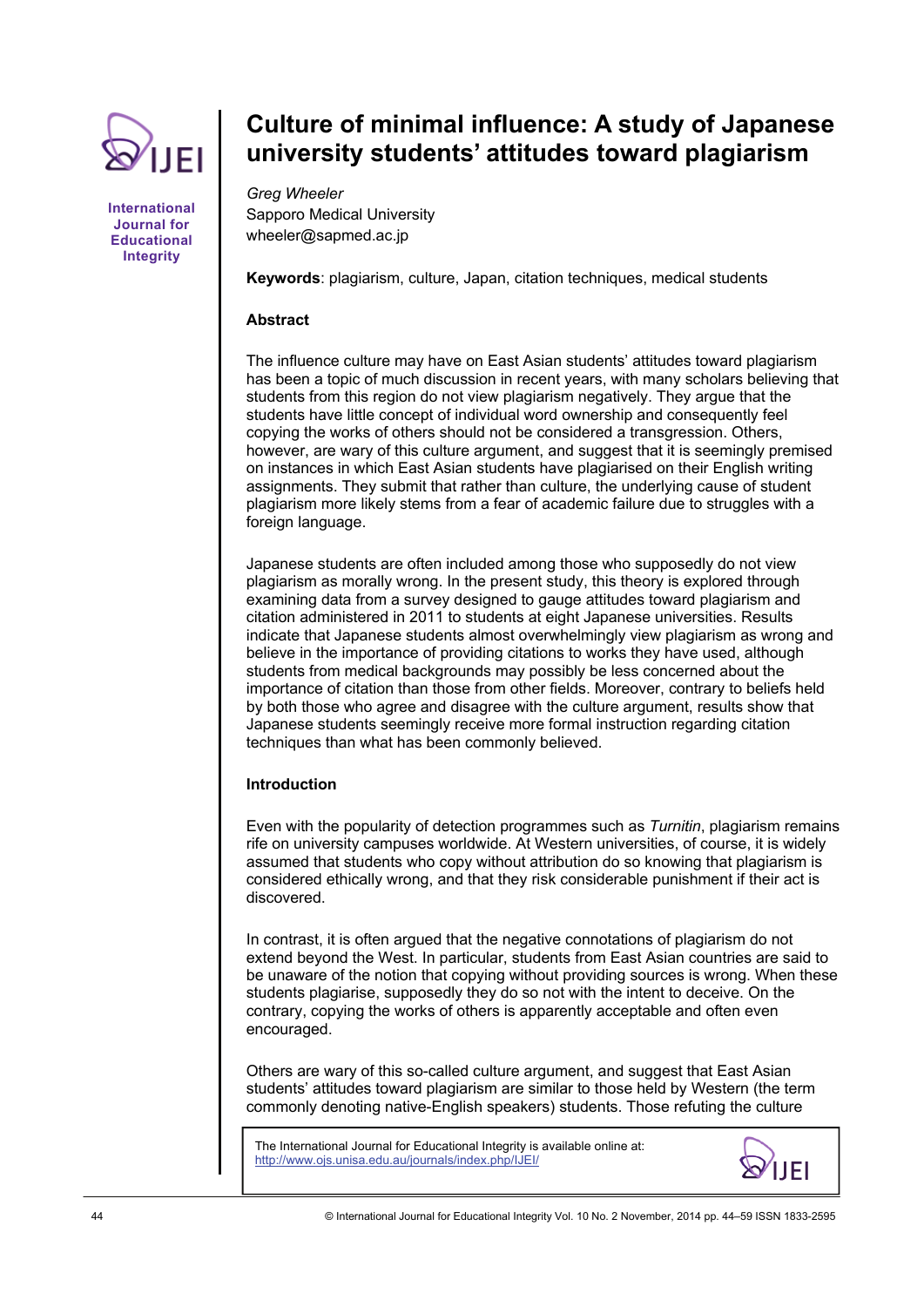argument believe other, less 'exotic' factors such as students' struggles to thrive in a competitive (and usually English-based) academic atmosphere must be examined in order to understand why they plagiarise.

In the present study, arguments for and against the idea that plagiarism is a culture issue are first briefly discussed. Following this, the validity of the culture argument as it pertains specifically to Japan, one of the countries often expressed as having tolerant views toward plagiarism, is explored. Toward that end, students from eight Japanese universities participated in a survey that examined their reactions when encountering an instance of plagiarism and their views regarding the necessity of citation. Data gathered from this survey indicate that plagiarism is not uniformly accepted by students and indeed is considered an ethical transgression. Broader implications from the survey's results suggest that if plagiarism is regarded as immoral amongst Japanese students, scholars advocating the culture argument may need to revise their views concerning other Asian countries as well.

# **Plagiarism as culture**

A basic tenet of the culture argument is that in East Asian societies, there is little concept of word ownership (Fallon, 2008; Leki, 1992; Pennycook, 1996; Pickering & Hornby, 2005). Consequently, if words are considered as being owned by no one, they thereby belong to everyone. Students therefore do not hesitate to copy from the works of others because they feel they are doing nothing wrong by doing so. Moreover, since language belongs to everyone, citing the original authors is unnecessary.

Additionally, scholars argue that in East Asia, the importance of Confucian ideals plays a significant role in attitudes toward the necessity of citation (Lund, 2004; Pennycook, 1996). According to this argument, in East Asia one's elders or superiors are revered and as such, copying the works of noted scholars is a demonstration of respect. Rather than plagiarism, using the original language should be more accurately viewed as homage. Moreover, providing citation is unnecessary and may even be considered an insult in that it implies the possibility readers do not recognise the original author.

These factors are often cited when explaining attitudes toward plagiarism in Japan specifically. Sowden (2005) argues that ideas in Japan are seen as belonging to the community rather than individuals, resulting in attitudes toward plagiarism that differ from those in the West. Dryden (1999) claims that Confucian ideals established in Japan hundreds of years ago contradict the idea of individual ownership, leading to an atmosphere in which plagiarism thrives. (It should be noted that the argument that Japan is a society heavily influenced by Confucianism is a tenuous one at best.) He suggests that plagiarism is mostly a nonissue to the Japanese who believe that "the tendency to copy freely from published sources seems only natural" (Dryden, 1999, p. 83).

In contrast, critics of the culture argument such as Liu (2005) argue that the plagiarism as culture conclusion is erroneously reached based on incidents in which non-native English speaking students have plagiarised on their English assignments. Rather than culture, they believe these students plagiarise due to their struggles to write in a foreign language. Hyland (2001), for example, describes students who feel they must plagiarise in order to bridge the distance between themselves and more advanced students. Abasi, Akbari and Graves (2006), Bretag, Horrocks and Smith (2002) and Carroll (2002) also suggest that a lack of English skills, not ignorance, is a major cause of plagiarism by students. Liu (2005) posits that Chinese students who plagiarise understand that this is considered a moral transgression, but do so regardless in order to get ahead. In short, critics contend that it is necessary to consider the possibility that it is a language barrier rather than culture that compels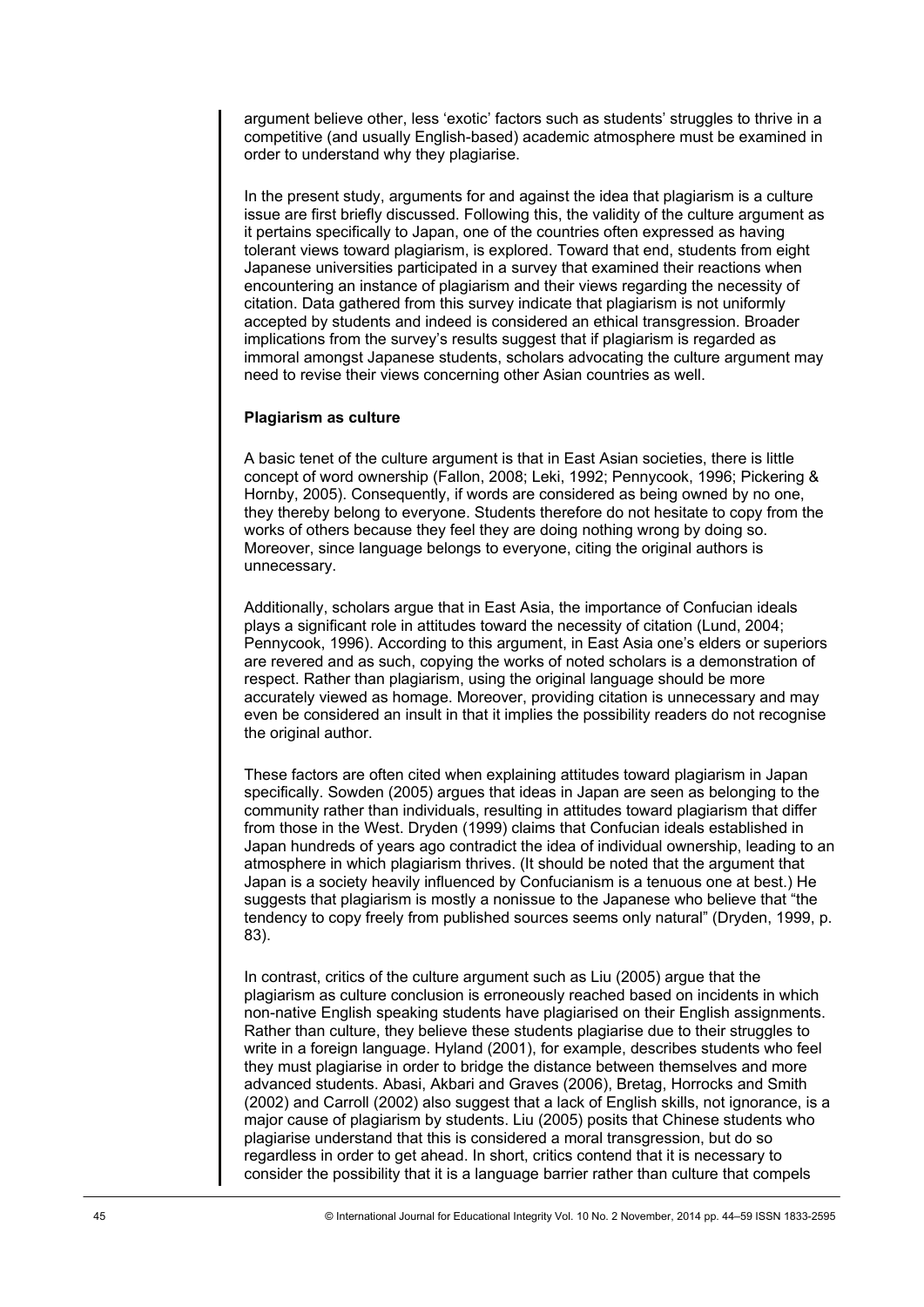students to plagiarise. (Future studies may do well to explore the extent of plagiarism that takes place among native English speakers taking writing courses in foreign languages.) At the very least, examining students' attitudes toward plagiarism in the context of their first language is important before summarily concluding that plagiarism is enmeshed in their societal backgrounds. However, as Norris (2007) points out, there is little research that examines these students' views toward plagiarism in the context of their native language.

# **Plagiarism in Japan: Is culture the cause?**

According to the culture argument, Japanese students mostly do not have a strong concept of word ownership. When encountering examples of plagiarism, they therefore may be unlikely to even recognise it, let alone condemn it. However, in order to ascertain attitudes Japanese students may hold toward plagiarism, it is important to approach the issue from the context of their first language. At the same time, it is also of interest to explore the possibility that student attitudes toward plagiarism differ depending on whether they are writing in their native (L1) or a foreign (L2) language. Toward this end, to examine Japanese students' attitudes toward plagiarism and citation, in the fall of 2011 a survey was created and distributed to students at eight Japanese universities. The objective for this survey was to seek information regarding four questions:

- 1. If presented with an example of a text including copied sentences from another source without citation, will Japanese students recognise it as plagiarism?
- 2. If they do recognise the plagiarism, will this affect their opinion of the text they are reading?
- 3. Do attitudes toward plagiarism differ depending on whether students are writing in  $11$  or  $122$
- 4. Starting from secondary school, do students learn about citation techniques? If so, at what point do they first receive guidance?

Regarding this last point, to date it has been mostly accepted that in the Japanese education system, there is a lack of formal instruction regarding citation techniques provided to students. Proponents of the culture argument, such as Dryden (1999), regard this as an indication that acknowledging authors is not considered of great importance. Moreover, even those who are neutral or express doubts about culture's influence on attitudes toward plagiarism in Japan (LoCastro & Masuko, 2002; Rinnert & Kobayashi, 2005; Wheeler, 2009) have reported on the lack of citation technique instruction students receive.

# **Methodology**

Among the eight participating universities, six were four-year schools, one was a twoyear programme and one institute was a medical university. From the medical university, students from both the School of Medicine, which is a six-year programme, and the School of Health-Sciences (four years) participated. Although technically both schools are part of the same university, the two programmes have almost entirely different curriculums. Students in the School of Medicine are studying to become physicians and those from Health-Sciences are future nurses or occupational or physical therapists. There are almost no overlapping classes between the two schools.

A total of 483 students participated in the survey, which was written entirely in Japanese (see Appendix A for survey's English translation) and took approximately 20 minutes to complete. Participants were informed that their replies (also in Japanese) would be anonymous. To prevent possible preconceived biases,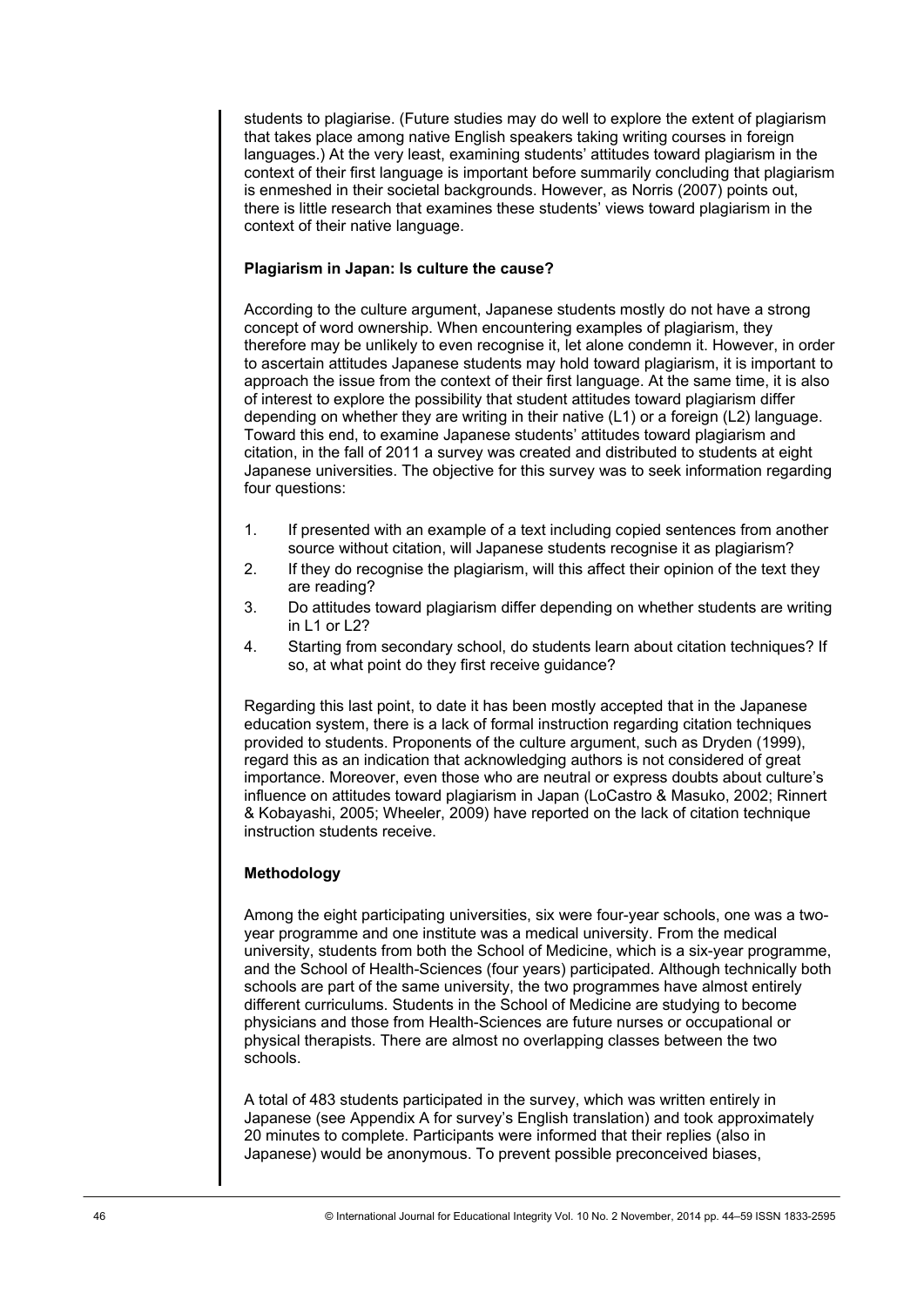participants were not told beforehand that the survey was about plagiarism, nor was the term mentioned anywhere in the actual survey. Instead, they were informed somewhat vaguely that its purpose was to explore study methodologies.

Participants initially read two passages. They were informed that the first was submitted by a Japanese university student as a homework assignment from a sociology course. (In actuality, the author and a Japanese professor wrote the passage.) The assignment was to write a short essay between 500 and 700 characters (see Appendix B for English translation) comparing American and Japanese culture. The underlying theme of the 'student' passage, which consisted of four short paragraphs, was that dissimilarities between the two countries' cultures were often overstated but that in certain instances there were significant differences. Participants then read the second passage, which they were informed was an excerpt from an actual publication (Kindaichi, 1997) that also focused on cultural differences between Japanese people and foreigners.

Two slightly different versions of the student passage were created. Both versions include sentences that were copied almost directly from the Kindaichi text (with minor changes; the word 'foreigners' in the Kindaichi passage, for example, was changed to 'Americans' in both student essays). Efforts were taken to ensure that the plagiarised sections were detectable, but not overly obvious.

Placement of the copied sentences in the two student essays differed. In one version, which was distributed to half of the participants in each class (Group A) the four sentences appeared consecutively in the second paragraph. In the other passage, received by the remaining participants (Group B), there was an effort to make the copied material slightly more challenging to detect. One of the plagiarised sentences was placed toward the beginning of the second paragraph, two sentences appeared consecutively in the third paragraph and the final sentence was in the fourth paragraph. Overall, the percentage of plagiarised text from both passages was similar; from the Group A passage, 25.61% of the total composition was plagiarised; in that distributed to Group B, copied sentences made up 26.07% of the total. One objective here was to explore whether participants would be more cognisant of plagiarised material depending on its placement in the text.

After reading the two passages, participants were asked to answer several questions, the first two of which were designed to examine whether the placement of the copied text had any influence on their reactions to the material. For the first question, participants were asked to assign a grade to the student passage. Options were 優 (*yuu*), which is equivalent to 'superior', 良 (*ryou* or 'good'), 可 (*ka*, 'pass') and 不可 (*fuka*, 'fail'). Participants were instructed not to change their answers upon reading the subsequent questions.

Question 2 examined participants' recognition of and attitudes toward the plagiarised material. For this question, they were informed that the student had copied sections from the published passage, and asked to circle one of four answers ("I did not notice the copied text", "I noticed the copied text but it had no influence on my score", "I raised my score" or "I lowered my score") pertaining to what influence this may have had on the grades they assigned. Participants circling any of the final three choices were encouraged to write a brief explanation of their answer.

The third and fourth questions aimed to gauge participants' beliefs regarding the necessity of citation. An additional objective was to examine whether they possibly held different attitudes about citation depending on whether they were writing in L1 or L2. For both questions, participants were asked to rate the importance of providing a citation when using the exact words of another author. For Question 3, they were to determine this importance in situations in which they were writing in Japanese (L1). In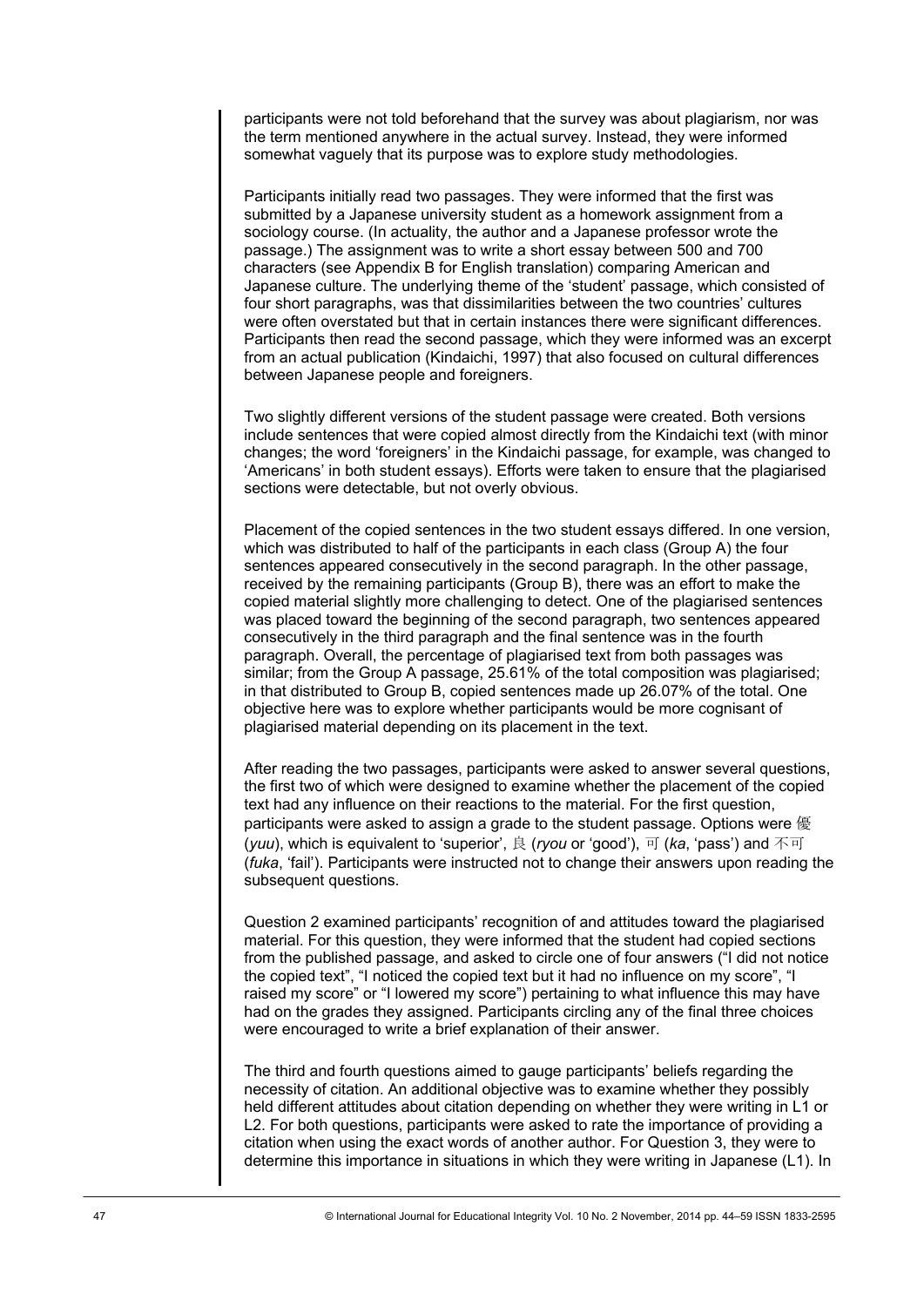Question 4, they were asked to rate this importance when writing in a foreign language (L2). For both questions, possible answers were "Very important", "Somewhat important", "Not very important" or "Not important". Participants were asked to provide explanations if their answers to Question 4 differed from Question 3.

In Questions 5 and 6, participants were again asked to mark how important they felt providing citations were when using the works of others, but this time in situations in which they were paraphrasing, rather than using the exact language. As in Questions 3 and 4, participants were instructed to rate this importance when writing in L1 (Question 5) or L2 (Question 6).

For Question 7, participants were asked whether they had received prior guidance on how to incorporate citations into their written work, and if so, to circle all possible choices (elementary school, junior high school, high school or university) that applied regarding when such instruction had occurred.

Participants were also asked to indicate whether they were male or female (Question 8). A chi-square test (95% confidence level) indicated no significant differences in the answers from male and female students.

# **Results**

# *Grades*

As seen in Table 1, the majority of grades assigned to the student from both Group A and Group B were either good or pass and fewer than 5% of either group allotted the essay a superior score. A chi-square test was conducted in order to assess whether grades from participants in Group A differed significantly from those assigned by Group B participants. Although the percentage of failing marks from Group A was nearly twice that of Group B, overall no significant differences between the two groups were found (*p*=0.076).

# Table 1:

*Grade distribution tabulated by group\** 

| Grade                                                                                                                                                                                                                                                                                          | Group A (%) | Group B (%) | Total (%)                                                                                               |  |
|------------------------------------------------------------------------------------------------------------------------------------------------------------------------------------------------------------------------------------------------------------------------------------------------|-------------|-------------|---------------------------------------------------------------------------------------------------------|--|
| Superior                                                                                                                                                                                                                                                                                       | 11(4.37)    | 11(4.67)    | 22 (4.55)                                                                                               |  |
| Good                                                                                                                                                                                                                                                                                           | 95 (37.70)  | 105 (45.45) | 200 (41.41)                                                                                             |  |
| Pass                                                                                                                                                                                                                                                                                           | 112 (44.44) | 99 (42.86)  | 211 (43.69)                                                                                             |  |
| Fail                                                                                                                                                                                                                                                                                           | 34 (13.49)  | 16 (6.93)   | 50 (10.35)                                                                                              |  |
| Total                                                                                                                                                                                                                                                                                          | 252         | 231         | 483                                                                                                     |  |
| numbers between the two groups.<br><i>Influence</i>                                                                                                                                                                                                                                            |             |             | received only the Group B passage. This accounts for the slight discrepancy in total participant        |  |
| As seen in Table 2, just over 12% of Group A participants answered that they had not<br>noticed that the student copied text from the published essay, as opposed to over<br>22% of those from Group B, suggesting that grouping the plagiarised text together<br>made it easier to recognise. |             |             |                                                                                                         |  |
|                                                                                                                                                                                                                                                                                                |             |             | © International Journal for Educational Integrity Vol. 10 No. 2 November, 2014 pp. 44-59 ISSN 1833-2595 |  |

## χ2 =6.881, *df*=3, *p*=0.076

# *Influence*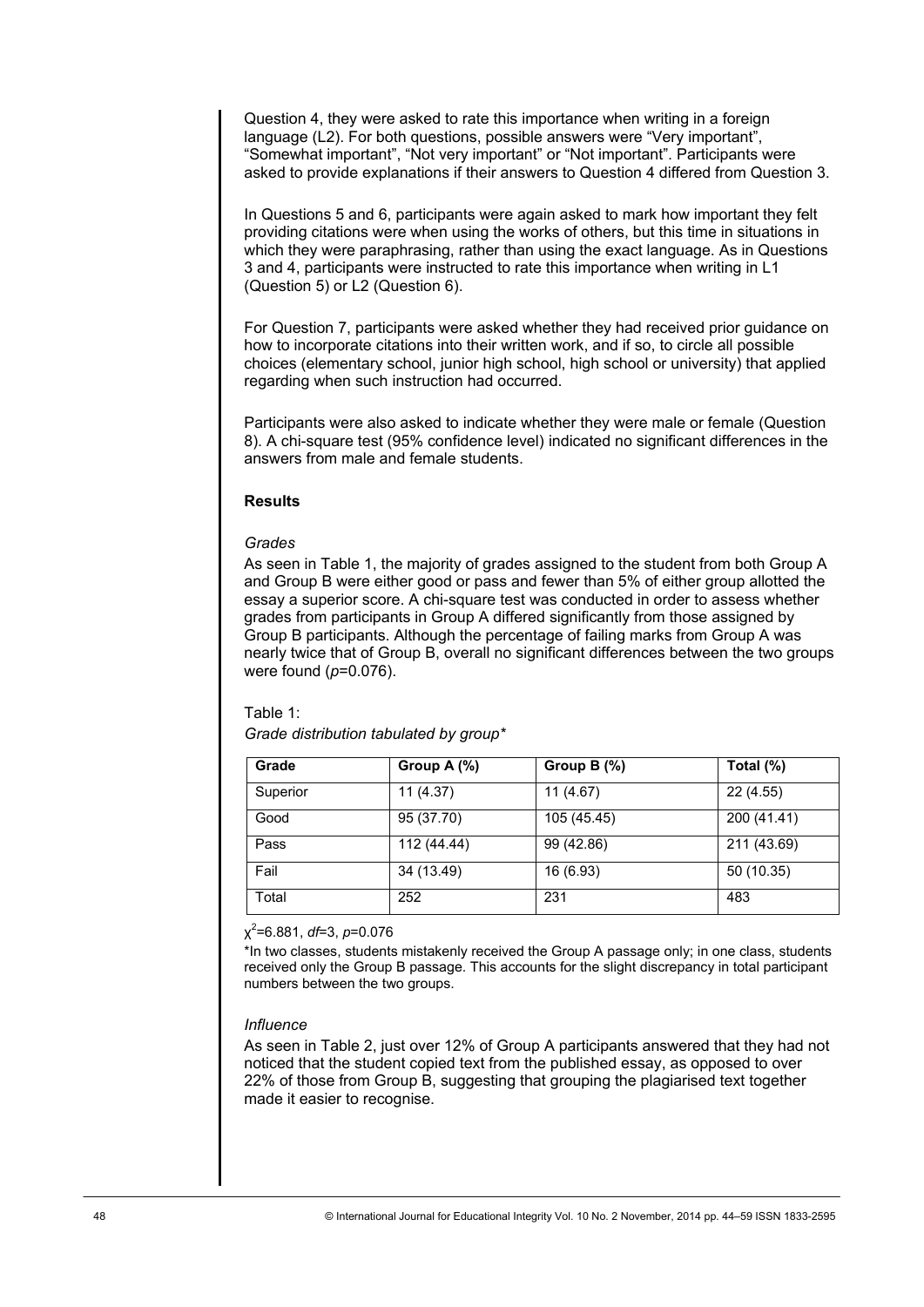# Table 2:

*Influence copied text had on participants' grades ("Did not notice" responses included)* 

| <b>Influence</b>      | Group A $(\%)$ | Group $B(\%)$ | Total (%)   |
|-----------------------|----------------|---------------|-------------|
| Did not notice        | 31(12.30)      | 52 (22.51)    | 83 (17.18)  |
| Noticed but no effect | 95 (37.70)     | 92 (39.83)    | 187 (38.72) |
| Raised score          | 13(5.16)       | 12(5.19)      | 25(5.18)    |
| Lowered score         | 113 (44.84)    | 75 (32.47)    | 188 (38.92) |
| Total                 | 252            | 231           | 483         |

#### Table 3:

| <b>Influence</b>      | Group A $(\%)$ | Group B $(%)$ | Total $(\%)$ |
|-----------------------|----------------|---------------|--------------|
| Noticed but no effect | 95 (42.99)     | 92 (51.40)    | 187 (46.75)  |
| Raised score          | 13 (5.88)      | 12 (6.70)     | 25(6.25)     |
| Lowered score         | 113(51.13)     | 75 (41.90)    | 188 (47.00)  |
| Total                 | 221            | 179           | 400          |

## Table 4:

| <b>Influence</b>                                                                                                                                                                                                                                                                                                                                                                    |             | Group A (%)             | Group B (%)             | Total (%)                                                                                                                                                                                                                                                                                                                                                                                                                                                                                                                                        |
|-------------------------------------------------------------------------------------------------------------------------------------------------------------------------------------------------------------------------------------------------------------------------------------------------------------------------------------------------------------------------------------|-------------|-------------------------|-------------------------|--------------------------------------------------------------------------------------------------------------------------------------------------------------------------------------------------------------------------------------------------------------------------------------------------------------------------------------------------------------------------------------------------------------------------------------------------------------------------------------------------------------------------------------------------|
| Did not notice                                                                                                                                                                                                                                                                                                                                                                      |             | 31(12.30)               | 52(22.51)               | 83(17.18)                                                                                                                                                                                                                                                                                                                                                                                                                                                                                                                                        |
| Noticed but no effect                                                                                                                                                                                                                                                                                                                                                               |             | 95(37.70)               | 92 (39.83)              | 187 (38.72)                                                                                                                                                                                                                                                                                                                                                                                                                                                                                                                                      |
| Raised score                                                                                                                                                                                                                                                                                                                                                                        |             | 13(5.16)                | 12(5.19)                | 25(5.18)                                                                                                                                                                                                                                                                                                                                                                                                                                                                                                                                         |
| Lowered score                                                                                                                                                                                                                                                                                                                                                                       |             | 113 (44.84)             | $\overline{75}$ (32.47) | 188 (38.92)                                                                                                                                                                                                                                                                                                                                                                                                                                                                                                                                      |
| Total                                                                                                                                                                                                                                                                                                                                                                               |             | 252                     | 231                     | 483                                                                                                                                                                                                                                                                                                                                                                                                                                                                                                                                              |
| $x^2$ =12.192, df=3, p=0.007                                                                                                                                                                                                                                                                                                                                                        |             |                         |                         |                                                                                                                                                                                                                                                                                                                                                                                                                                                                                                                                                  |
| were found in the answers between groups ( $p=0.183$ ).                                                                                                                                                                                                                                                                                                                             |             |                         |                         | A chi-square test confirmed significant differences ( $p=0.007$ ) in the replies between<br>the two groups. However, when another chi-square test was run that included data<br>only from participants who noticed the copied text (Table 3), no significant differences                                                                                                                                                                                                                                                                         |
| Table 3:<br>Influence copied text had on participants' grades ("Did not notice" responses<br>excluded)                                                                                                                                                                                                                                                                              |             |                         |                         |                                                                                                                                                                                                                                                                                                                                                                                                                                                                                                                                                  |
| Influence                                                                                                                                                                                                                                                                                                                                                                           |             | Group A (%)             | Group B (%)             | Total (%)                                                                                                                                                                                                                                                                                                                                                                                                                                                                                                                                        |
| Noticed but no effect                                                                                                                                                                                                                                                                                                                                                               |             | 95 (42.99)              | 92 (51.40)              | 187 (46.75)                                                                                                                                                                                                                                                                                                                                                                                                                                                                                                                                      |
| Raised score                                                                                                                                                                                                                                                                                                                                                                        |             | 13 (5.88)               | 12 (6.70)               | 25 (6.25)                                                                                                                                                                                                                                                                                                                                                                                                                                                                                                                                        |
| Lowered score                                                                                                                                                                                                                                                                                                                                                                       |             | 113 (51.13)             | 75 (41.90)              | 188 (47.00)                                                                                                                                                                                                                                                                                                                                                                                                                                                                                                                                      |
| Total                                                                                                                                                                                                                                                                                                                                                                               |             | 221                     | 179                     | 400                                                                                                                                                                                                                                                                                                                                                                                                                                                                                                                                              |
| B) also deemed that the copied sections did not influence their marks.<br>not. The test indicated significant differences between the two groups, with<br>unaware of the copied sections. In particular, participants who recognised the<br>plagiarism were far more likely to assign a failing grade.<br>Table 4:<br>Grades from participants noticing or not noticing copied text |             |                         |                         | the plagiarism reported that this had a negative effect on their scores. In contrast, less<br>than 6% from Group A and 7% from Group B reported that it had a positive influence.<br>A large percentage of participants (close to 43% from Group A and over half of Group<br>Another chi-square test was conducted (Table 4) to determine possible differences in<br>grades assigned by participants who recognised the copied text and those who did<br>participants recognising the plagiarised text tending to assign lower scores than those |
| Grade                                                                                                                                                                                                                                                                                                                                                                               |             | Noticed copied text (%) | Did not notice (%)      | Total $(\sqrt[6]{6})$                                                                                                                                                                                                                                                                                                                                                                                                                                                                                                                            |
| Superior                                                                                                                                                                                                                                                                                                                                                                            | 16 (4.00)   |                         | 6(7.23)                 | 22 (4.55)                                                                                                                                                                                                                                                                                                                                                                                                                                                                                                                                        |
| Good                                                                                                                                                                                                                                                                                                                                                                                | 154 (38.50) |                         | 46 (55.42)              | 200(41.41)                                                                                                                                                                                                                                                                                                                                                                                                                                                                                                                                       |
| Pass                                                                                                                                                                                                                                                                                                                                                                                | 183 (45.75) |                         | 28 (33.73)              | 211 (43.69)                                                                                                                                                                                                                                                                                                                                                                                                                                                                                                                                      |
| Failure                                                                                                                                                                                                                                                                                                                                                                             | 47(11.75)   |                         | 3(3.61)                 | 50 (10.35)                                                                                                                                                                                                                                                                                                                                                                                                                                                                                                                                       |
| Total                                                                                                                                                                                                                                                                                                                                                                               | 400         |                         | 83                      | 483                                                                                                                                                                                                                                                                                                                                                                                                                                                                                                                                              |
| $x^2$ =12.993, df=3, p=0.005                                                                                                                                                                                                                                                                                                                                                        |             |                         |                         | © International Journal for Educational Integrity Vol. 10 No. 2 November, 2014 pp. 44-59 ISSN 1833-2595                                                                                                                                                                                                                                                                                                                                                                                                                                          |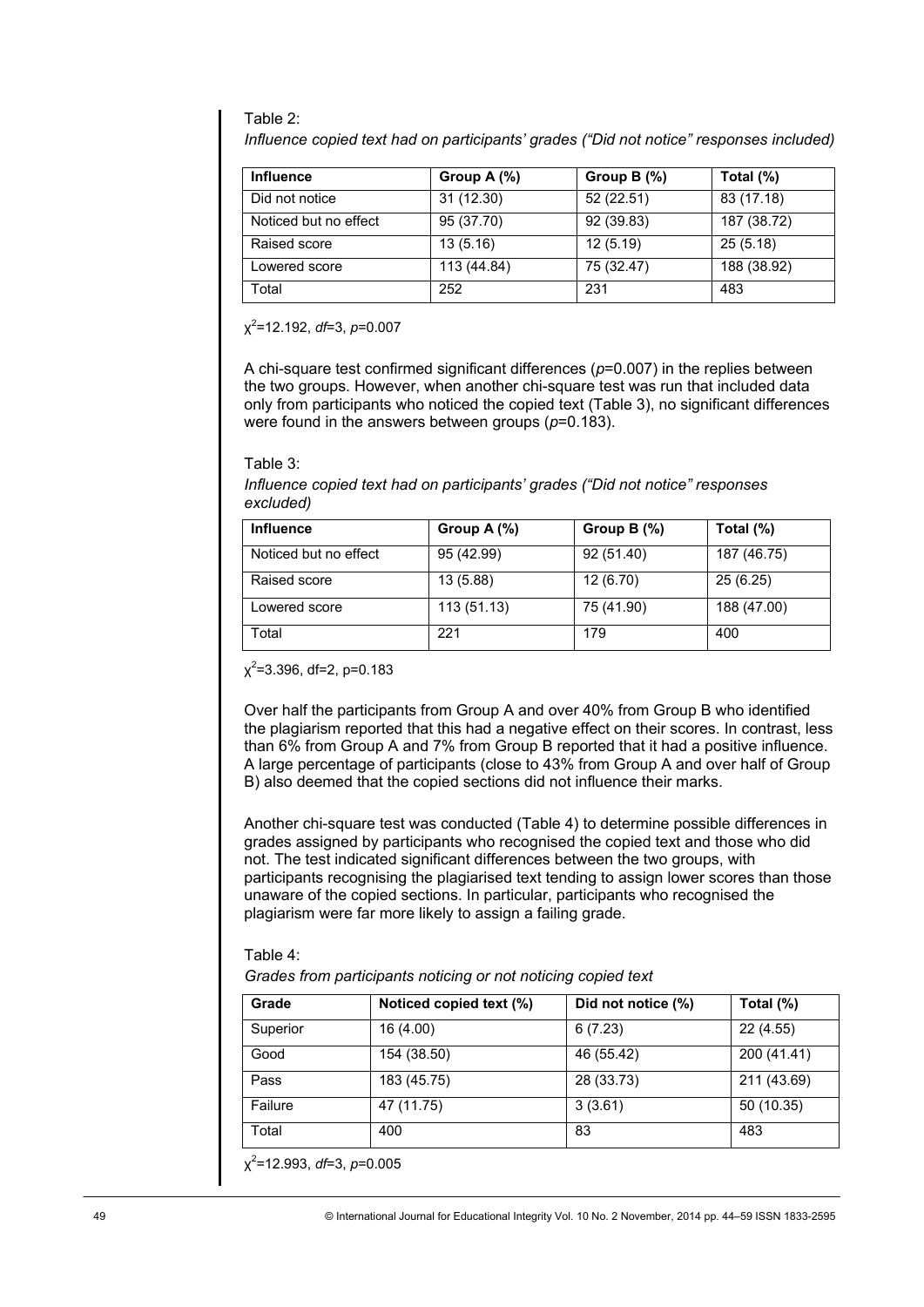Comments from participants who lowered their scores due to the copied text indicated a clear condemnation of the student's action. In total, 159 of the 188 participants who answered that the copied text had a negative influence on their scores provided explanations for their marks, all of which were critical of the student's action.

A total of 117 participants wrote explanations for why the copied text had no influence on their grades. Among them, the most common sentiment was that copying just a few sentences was considered permissible. This was true of participants from both groups. Other comments indicated that some participants had noticed the copied sentences, and although they believed plagiarism to be wrong, assumed that the student had cited the original work. Additionally, one participant (from Group A) believed the copied text to be merely a coincidence.

Of the approximately 5% of students who raised their scores due to the plagiarised text, the majority did so because they felt it made the student passage easier to understand. Overall, comments indicated participants' approval that the student would use information from a published work on a homework assignment.

## *Providing citations when quoting authors*

Answers for the third and fourth questions indicated participants believed in the necessity of citing authors when using their exact words and that language mattered little in regard to this. As seen in Table 5, over 93% of participants answered that when writing in either L1 or L2, citation was very or somewhat important. A chi-square test, conducted to compare participants' answers for Questions 3 and 4, indicated no significant differences.

#### Table 5:

| Importance         | L1(%)       | L2(%)       | Total $(\%)$ |
|--------------------|-------------|-------------|--------------|
| Very important     | 289 (59.83) | 291 (60.25) | 580 (60.04)  |
| Somewhat important | 162 (33.54) | 159 (32.92) | 321 (33.23)  |
| Not very important | 28 (5.80)   | 28 (5.80)   | 56 (5.80)    |
| Not important      | 4(0.83)     | 5(1.04)     | 9(0.93)      |
| Total              | 483         | 483         | 966          |

*Importance of citing when using the exact language of authors when writing in L1 or L2* 

#### χ2 =0.146, *df*=3, *p*=0.986

Of note, although to this point participant replies from all the universities had been consistently similar, starting with Question 3 and continuing through Question 7, responses from participants in the medical university's School of Medicine diverged from those in the other fields. In Question 3, replies from the School of Medicine participants indicated that they appeared to place less emphasis on the importance of citation than did the students from the other fields (including those from the School of Health-Sciences). Table 6 compares answers for Question 3 between participants from the School of Medicine and those from other fields, and shows that nearly 14% of the former answered that citing the original work was either not important or not very important, whereas fewer than 5% of the other students answered similarly. A chi -square test determined the differences between the two groups to be significant (*p*=0.0002). Importance L1 (%) L2 (%) Total (%)<br>
Somewhat important 162 (33.54) 159 (32.92) 321 (33.2:<br>
Not very important 28 (5.80) 28 (5.80) 56 (5.80)<br>
Not important 4 (0.83) 5 (1.04) 9 (0.93)<br>
Total 483 483 483 9 966<br>
2 -0.146, *df*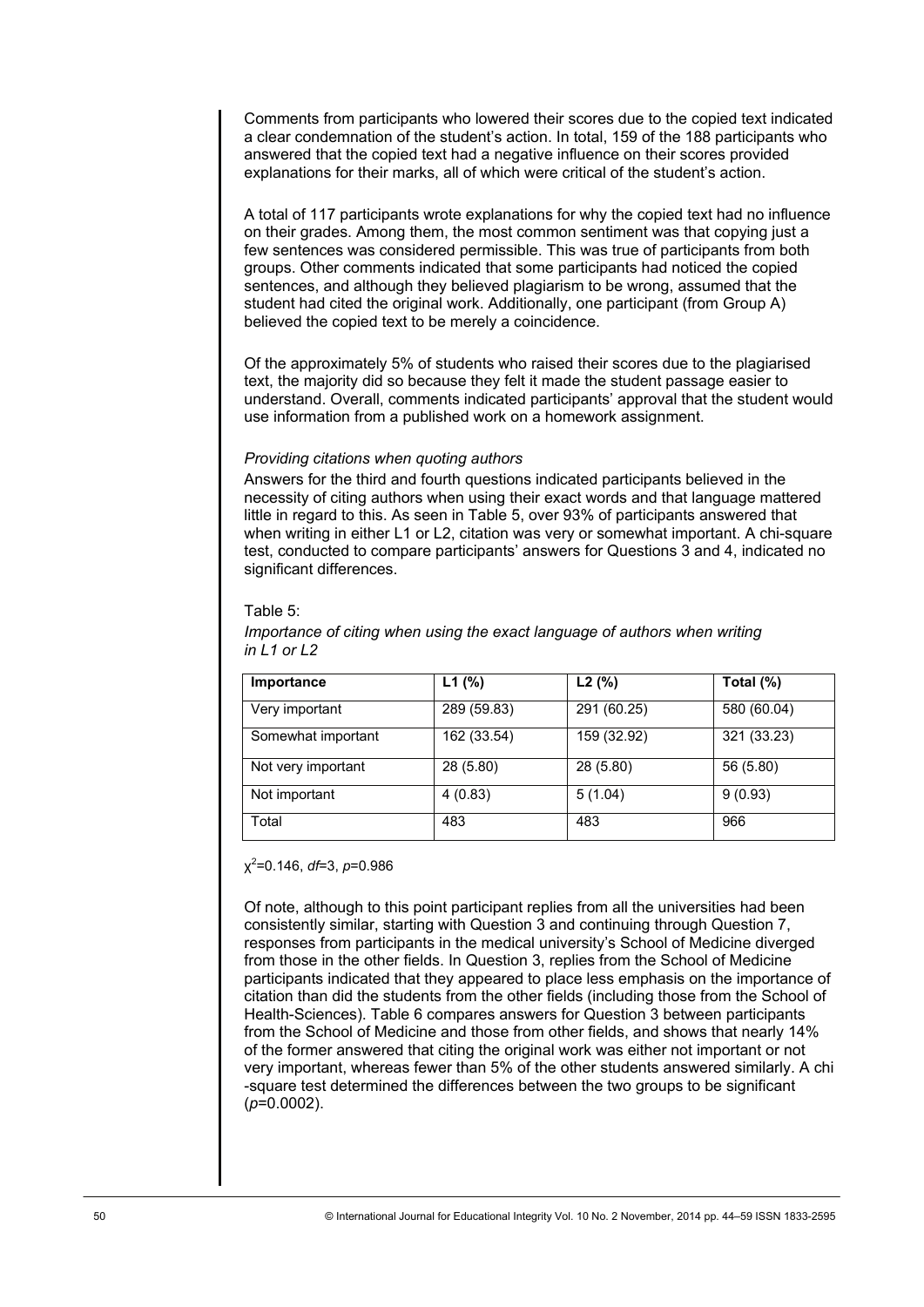## Table 6:

*Importance of citing when using the exact language of authors when writing in L1 tabulated by participants' fields* 

| Importance                                                                                                                                                                                                                                                                                                                                                                                                                                                                                                                                                                                                                                                                                                                                                             | <b>School of Medicine (%)</b>                                                                                                                                                                                                                              | Other fields (%) | Total (%)   |  |
|------------------------------------------------------------------------------------------------------------------------------------------------------------------------------------------------------------------------------------------------------------------------------------------------------------------------------------------------------------------------------------------------------------------------------------------------------------------------------------------------------------------------------------------------------------------------------------------------------------------------------------------------------------------------------------------------------------------------------------------------------------------------|------------------------------------------------------------------------------------------------------------------------------------------------------------------------------------------------------------------------------------------------------------|------------------|-------------|--|
| Very important                                                                                                                                                                                                                                                                                                                                                                                                                                                                                                                                                                                                                                                                                                                                                         | 48 (44.04)                                                                                                                                                                                                                                                 | 241(64.44)       | 289 (59.83) |  |
| Somewhat important                                                                                                                                                                                                                                                                                                                                                                                                                                                                                                                                                                                                                                                                                                                                                     | 46 (42.20)                                                                                                                                                                                                                                                 | 116(31.02)       | 162 (33.54) |  |
| Not very important                                                                                                                                                                                                                                                                                                                                                                                                                                                                                                                                                                                                                                                                                                                                                     | 13 (11.93)                                                                                                                                                                                                                                                 | 15(4.01)         | 28 (5.80)   |  |
| Not important                                                                                                                                                                                                                                                                                                                                                                                                                                                                                                                                                                                                                                                                                                                                                          | 2(1.83)                                                                                                                                                                                                                                                    | 2(0.53)          | 4(0.83)     |  |
| Total                                                                                                                                                                                                                                                                                                                                                                                                                                                                                                                                                                                                                                                                                                                                                                  | 109                                                                                                                                                                                                                                                        | 374              | 483         |  |
| $x^2$ =19.866, df=3, p=0.0002                                                                                                                                                                                                                                                                                                                                                                                                                                                                                                                                                                                                                                                                                                                                          | Moreover, a chi-square test comparing the two groups' answers to Question 4 (Table<br>7) also showed significant differences, with the School of Medicine participants<br>seemingly not viewing citation as imperative as did those from the other fields. |                  |             |  |
|                                                                                                                                                                                                                                                                                                                                                                                                                                                                                                                                                                                                                                                                                                                                                                        |                                                                                                                                                                                                                                                            |                  |             |  |
| Table 7:<br>tabulated by participants' fields                                                                                                                                                                                                                                                                                                                                                                                                                                                                                                                                                                                                                                                                                                                          | Importance of citing when using the exact language of authors when writing in L2                                                                                                                                                                           |                  |             |  |
| Importance                                                                                                                                                                                                                                                                                                                                                                                                                                                                                                                                                                                                                                                                                                                                                             | <b>School of Medicine (%)</b>                                                                                                                                                                                                                              | Other fields (%) | Total (%)   |  |
| Very important                                                                                                                                                                                                                                                                                                                                                                                                                                                                                                                                                                                                                                                                                                                                                         | 51(46.79)                                                                                                                                                                                                                                                  | 240(64.17)       | 291 (60.25) |  |
| Somewhat important                                                                                                                                                                                                                                                                                                                                                                                                                                                                                                                                                                                                                                                                                                                                                     | 44 (40.37)                                                                                                                                                                                                                                                 | 115 (30.75)      | 159 (32.92) |  |
| Not very important                                                                                                                                                                                                                                                                                                                                                                                                                                                                                                                                                                                                                                                                                                                                                     | 12(11.01)                                                                                                                                                                                                                                                  | 16(4.28)         | 28 (5.80)   |  |
| Not important                                                                                                                                                                                                                                                                                                                                                                                                                                                                                                                                                                                                                                                                                                                                                          | 2(1.83)                                                                                                                                                                                                                                                    | 3(0.80)          | 5(1.04)     |  |
| Total                                                                                                                                                                                                                                                                                                                                                                                                                                                                                                                                                                                                                                                                                                                                                                  | 109                                                                                                                                                                                                                                                        | 374              | 483         |  |
| $x^2$ =14.071, df=3, p=0.003<br>Providing citations when using authors' ideas<br>Similar to the previous two questions, replies to Questions 5 and 6 indicated<br>participants' belief that even when writing in one's own words, using the ideas of<br>others, regardless of language, necessitated that citations be provided, although this<br>was not considered quite as important as when using exact language. As seen in<br>Table 8, regardless of whether writing in L1 or L2, nearly 80% of participants deemed<br>it very or somewhat important to provide citations when incorporating the ideas of<br>others in their own writing. A chi-square test indicated no significant differences in<br>participants' answers to Questions 5 and 6 ( $p=0.990$ ). |                                                                                                                                                                                                                                                            |                  |             |  |
| Table 8:                                                                                                                                                                                                                                                                                                                                                                                                                                                                                                                                                                                                                                                                                                                                                               |                                                                                                                                                                                                                                                            |                  |             |  |
|                                                                                                                                                                                                                                                                                                                                                                                                                                                                                                                                                                                                                                                                                                                                                                        | Importance of citing when using the ideas of others when writing in L1 or L2                                                                                                                                                                               |                  |             |  |
| Importance                                                                                                                                                                                                                                                                                                                                                                                                                                                                                                                                                                                                                                                                                                                                                             | $L1$ (%)                                                                                                                                                                                                                                                   | L2(%)            | Total (%)   |  |
| Very important                                                                                                                                                                                                                                                                                                                                                                                                                                                                                                                                                                                                                                                                                                                                                         | 187 (38.72)                                                                                                                                                                                                                                                | 184 (38.10)      | 371 (38.41) |  |
| Somewhat important                                                                                                                                                                                                                                                                                                                                                                                                                                                                                                                                                                                                                                                                                                                                                     | 191 (39.54)                                                                                                                                                                                                                                                | 195 (40.37)      | 386 (39.96) |  |
| Not very important                                                                                                                                                                                                                                                                                                                                                                                                                                                                                                                                                                                                                                                                                                                                                     | 94 (19.46)                                                                                                                                                                                                                                                 | 94 (19.46)       | 188 (19.46) |  |
| Not important                                                                                                                                                                                                                                                                                                                                                                                                                                                                                                                                                                                                                                                                                                                                                          | 11(2.28)                                                                                                                                                                                                                                                   | 10(2.07)         | 21(2.17)    |  |
| Total                                                                                                                                                                                                                                                                                                                                                                                                                                                                                                                                                                                                                                                                                                                                                                  | 483                                                                                                                                                                                                                                                        | 483              | 966         |  |
| $x^2$ =0.113, df=3, p=0.990<br>© International Journal for Educational Integrity Vol. 10 No. 2 November, 2014 pp. 44-59 ISSN 1833-2595                                                                                                                                                                                                                                                                                                                                                                                                                                                                                                                                                                                                                                 |                                                                                                                                                                                                                                                            |                  |             |  |

#### Table 7:

| Importance         | School of Medicine (%) | Other fields (%) | Total $(\%)$ |
|--------------------|------------------------|------------------|--------------|
| Very important     | 51 (46.79)             | 240 (64.17)      | 291 (60.25)  |
| Somewhat important | 44 (40.37)             | 115 (30.75)      | 159 (32.92)  |
| Not very important | 12 (11.01)             | 16 (4.28)        | 28 (5.80)    |
| Not important      | 2(1.83)                | 3(0.80)          | 5(1.04)      |
| Total              | 109                    | 374              | 483          |

## *Providing citations when using authors' ideas*

## Table 8:

| Importance         | $L1$ (%)    | L2(%)       | Total $(\%)$ |
|--------------------|-------------|-------------|--------------|
| Very important     | 187 (38.72) | 184 (38.10) | 371 (38.41)  |
| Somewhat important | 191 (39.54) | 195 (40.37) | 386 (39.96)  |
| Not very important | 94 (19.46)  | 94 (19.46)  | 188 (19.46)  |
| Not important      | 11 (2.28)   | 10(2.07)    | 21(2.17)     |
| Total              | 483         | 483         | 966          |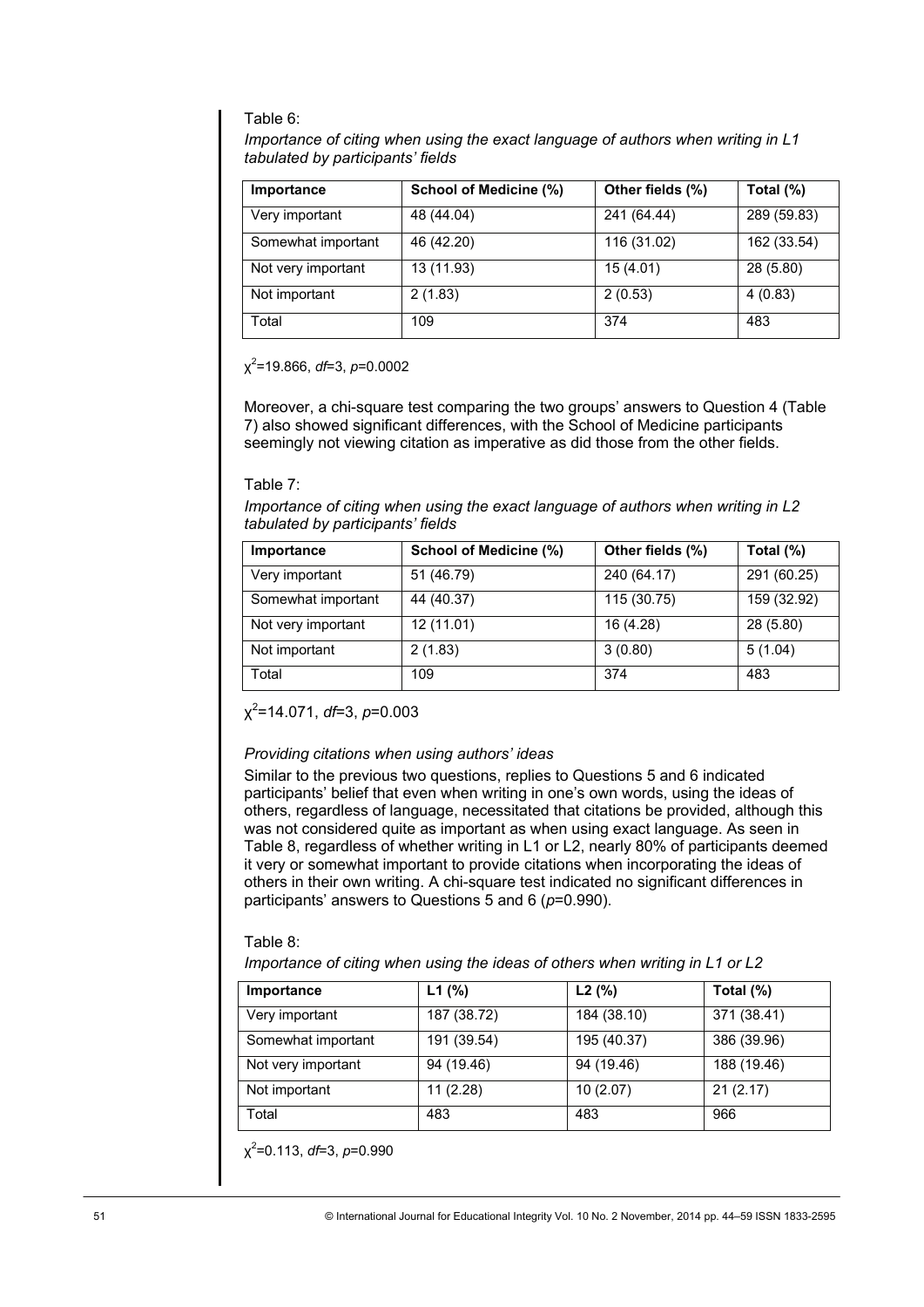Data here again indicated that although the majority of students from the School of Medicine believed citing was important, they did not feel it as imperative as did those from the other fields. Whether writing in L1 or L2, approximately 30% of these participants answered that citation was either not important or not very important, whereas just over 19% of those from the other fields shared this view (Tables 9 and 10). For both questions, a chi-square test demonstrated significant differences in the answers from the two groups.

## Table 9:

*Importance of citing when using the ideas of others when writing in L1* 

| Importance                                   | School of Medicine (%)                                                                                                                                                                                                                                                                                                                               | Other fields (%) | Total (%)   |
|----------------------------------------------|------------------------------------------------------------------------------------------------------------------------------------------------------------------------------------------------------------------------------------------------------------------------------------------------------------------------------------------------------|------------------|-------------|
| Very important                               | 32 (29.36)                                                                                                                                                                                                                                                                                                                                           | 155 (41.44)      | 187 (38.72) |
| Somewhat important                           | 44 (40.37)                                                                                                                                                                                                                                                                                                                                           | 147 (39.30)      | 191 (39.54) |
| Not very important                           | 31 (28.44)                                                                                                                                                                                                                                                                                                                                           | 63(16.84)        | 94 (19.46)  |
| Not important                                | 2(1.83)                                                                                                                                                                                                                                                                                                                                              | 9(2.41)          | 11(2.28)    |
| Total                                        | 109                                                                                                                                                                                                                                                                                                                                                  | 374              | 483         |
| $x^2$ =9.161, df=3, p=0.027<br>Table 10:     | Importance of citing when using the ideas of others when writing in L2                                                                                                                                                                                                                                                                               |                  |             |
| Importance                                   | School of Medicine (%)                                                                                                                                                                                                                                                                                                                               | Other fields (%) | Total (%)   |
| Very important                               | 33 (30.28)                                                                                                                                                                                                                                                                                                                                           | 151 (40.37)      | 184 (38.10) |
| Somewhat important                           | 44 (40.37)                                                                                                                                                                                                                                                                                                                                           | 151 (40.37)      | 195 (40.37) |
| Not very important                           | 31 (28.44)                                                                                                                                                                                                                                                                                                                                           | 63(16.84)        | 94 (19.46)  |
| Not important                                | 1(0.92)                                                                                                                                                                                                                                                                                                                                              | 9(2.41)          | 10(2.07)    |
| Total                                        | 109                                                                                                                                                                                                                                                                                                                                                  | 374              | 483         |
| entering university (Table 11).<br>Table 11: | Answers to the survey's seventh question indicated that the majority of students had<br>received previous instruction in school regarding citation. Almost 85% had been<br>taught at some point during the course of their education, most commonly upon<br>Levels in school at which participants received citation technique guidance*             |                  |             |
| <b>School level</b>                          | All participants (%)                                                                                                                                                                                                                                                                                                                                 |                  |             |
| None                                         | 80(16.56)                                                                                                                                                                                                                                                                                                                                            |                  |             |
| Elementary school                            | 15(3.11)                                                                                                                                                                                                                                                                                                                                             |                  |             |
| Junior high school                           | 68 (14.08)                                                                                                                                                                                                                                                                                                                                           |                  |             |
| High school                                  | 142 (29.40)                                                                                                                                                                                                                                                                                                                                          |                  |             |
| University                                   | 306(63.35)                                                                                                                                                                                                                                                                                                                                           |                  |             |
|                                              | *Students circled all answers that applied. Percentages are determined by n=483<br>However, as seen in Table 12, there were pronounced differences in the answers<br>from the School of Medicine participants and those from the other fields. Over half of<br>the former answered that they had received no instruction regarding citation, whereas |                  |             |
|                                              | © International Journal for Educational Integrity Vol. 10 No. 2 November, 2014 pp. 44-59 ISSN 1833-2595                                                                                                                                                                                                                                              |                  |             |

#### Table 10:

| Importance         | School of Medicine (%) | Other fields (%) | Total $(\%)$ |
|--------------------|------------------------|------------------|--------------|
| Very important     | 33 (30.28)             | 151 (40.37)      | 184 (38.10)  |
| Somewhat important | 44 (40.37)             | 151 (40.37)      | 195 (40.37)  |
| Not very important | 31 (28.44)             | 63 (16.84)       | 94 (19.46)   |
| Not important      | 1 (0.92)               | 9(2.41)          | 10(2.07)     |
| Total              | 109                    | 374              | 483          |

## *Instruction regarding citation techniques*

## Table 11:

| <b>School level</b> | All participants (%) |
|---------------------|----------------------|
| None                | 80 (16.56)           |
| Elementary school   | 15(3.11)             |
| Junior high school  | 68 (14.08)           |
| High school         | 142 (29.40)          |
| University          | 306 (63.35)          |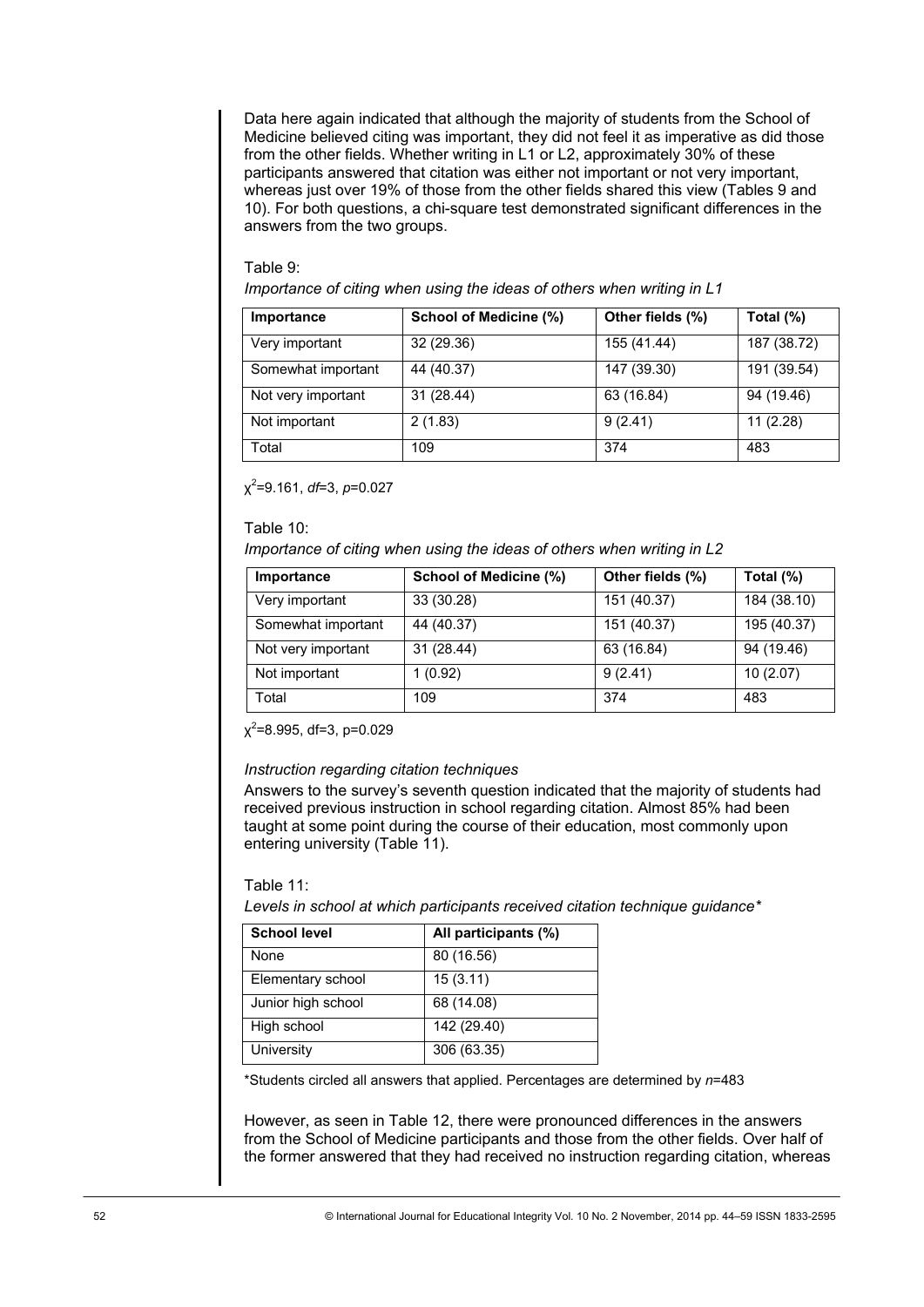less than 7% of the latter answered similarly. Moreover, only 22% of School of Medicine participants indicated that they had been taught citation methods while in university, in contrast to those studying other fields, of whom over 75% replied that they had received such guidance.

## Table 12:

*Instruction regarding citation techniques classified by fields of study\** 

| <b>School level</b> | School of Medicine (%) | Other fields (%) |
|---------------------|------------------------|------------------|
| No guidance         | 56 (51.38)             | 24 (6.42)        |
| Elementary school   | 6(5.50)                | 9(2.41)          |
| Junior high school  | 21 (19.27)             | 47 (12.57)       |
| High school         | 23(21.10)              | 119 (31.82)      |
| University          | 24 (22.02)             | 282 (75.40)      |

\*Students circled all answers that applied. Percentages are determined by *n*=109 (School of Medicine) and *n*=374 (Other fields).

## **Discussion**

Replies provided by the survey participants indicate that Japanese students are able to identify instances of plagiarism and express opposition to the act. It is true that in Question 1 the majority of participants from both groups assigned grades of good or pass and there were few failing marks. However, as indicated in Table 4, average grades among participants who noticed the plagiarised text were significantly lower than those from participants not cognisant of the copied sections. Moreover, as seen in their replies to Question 2, only approximately 5% of participants viewed the copied text favorably, as opposed to more than half of the Group A participants and nearly 42% from Group B who lowered their scores. This does not support the theory that plagiarism is an accepted practice in Japan.

Certainly, a large number of participants also professed to being uninfluenced by the copied text when marking the student passage. However, even excluding the explanations from those who assumed the student had actually cited sources, there is little that suggests these participants believed plagiarism to be an acceptable practice. Rather, comments emphasised that participants' indifference stemmed from the fact that only a small portion of the original material was copied.

Furthermore, data from Questions 3 to 6 show that even participants who replied that the copied sections had no influence on their scores or caused them to raise scores believed that citation was necessary, both when using the exact language of others and when merely paraphrasing their works. Approximately 93% of participants (174/187) who answered in Question 2 that the plagiarised text had no bearing on their scores also indicated in both Questions 3 and 4 that they believed citation was very or somewhat important when using the same words of others. Eighty-eight per cent (22/25) of those raising their scores answered similarly. For both Questions 5 and 6, 77% of those who were not influenced by the copied text on the student passage answered that citation was very or somewhat important when using the ideas of others. Among those who raised their scores, 72% replied that it was very or somewhat important. School evel and School of Medicine (%) Other fields (%)<br>
Elementary school of 6.500 of Medicine (%)  $\frac{9(241)}{47(2.26) + 119(2.82)}$ <br>
Elementary school 21 (15.22)<br>
University Vol. 22 (27.10)  $\frac{1}{24(2.22)}$ <br>
University Vict

It also appears that language, whether L1 or L2, does not have a strong influence on participants' views regarding the necessity of citation. As seen in Tables 5 and 8, the answers provided by students to Questions 3 and 4 and then again for Questions 5 and 6 were similar.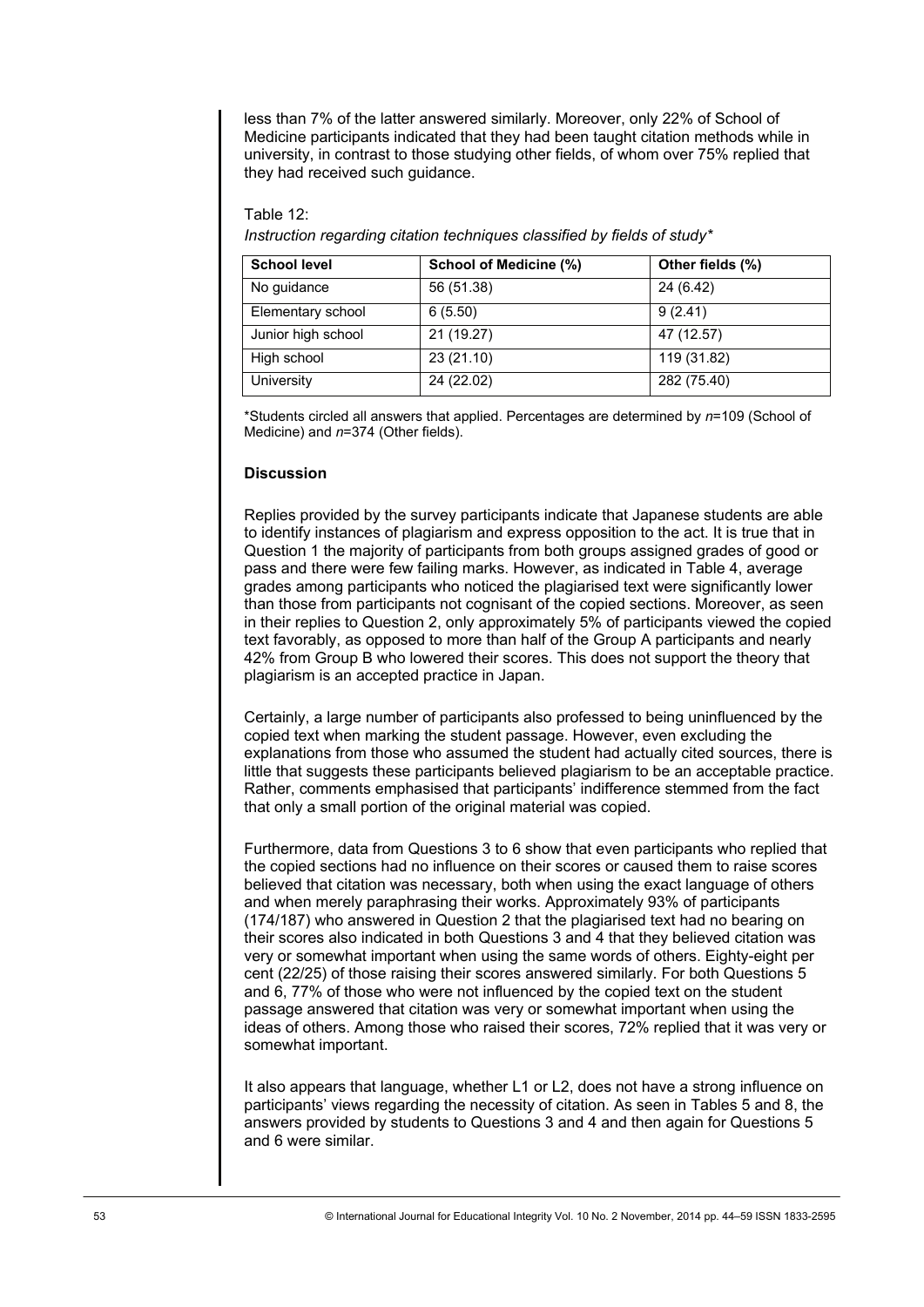Among participants whose answers to Questions 3 and 4 differed, 14 deemed it more important to cite while writing in a foreign language than in Japanese. The most common reasons listed cited cultural differences between Japan and other countries or a belief that citation rules were stricter in foreign countries than in Japan. Conversely, 15 participants believed that writing in Japanese precipitated a *greater* need to provide citations. Among the explanations provided for these answers, four wrote that providing citations in a foreign language was too bothersome or that they had not learned how to do so, suggesting the possibility that some Japanese students studying abroad may fail to provide citations when writing in L2 not because they are unaware of the necessity, but rather because they do not understand how to do so or consider it too troublesome. Three other participants replied that their works were likely to be viewed only by other Japanese readers. They reasoned that Japanese readers would likely struggle with works written in foreign languages, and probably be unaware that copied text was being used, thereby enabling students to in effect get away without providing citations. Finally, three participants explained that it was necessary to include citations when writing in Japanese because they believed Japan to be *stricter* about such matters than elsewhere. This would seemingly contradict the underlying belief that plagiarism is acceptable according to Japanese culture.

Explanations from those who provided different answers for Questions 5 and 6 were similar. Seven students indicated that it was more important to provide citations when using the ideas of another when writing in L2 than L1. Four provided reasons for their views, explaining that other countries were stricter than Japan in matters of citation. Nine students believed it was more important to provide citations when writing in Japanese. Of the four who included comments, three explained that citing in a foreign language was too difficult, and the other student echoed the sentiment from above that due to comprehension difficulties, Japanese readers would not recognise that the foreign language text had been copied, making citation unnecessary.

These comments, even from those who believed citation rules were stricter outside of Japan, demonstrate student awareness of plagiarism issues. There is little sense of the idea that they condoned plagiarism, and at least a few believed rules regarding citation are stricter in Japan than elsewhere.

Perhaps the most surprising results of the survey are in regard to citation instruction. In contrast to practically all reports, the participants' replies indicate that to some extent, Japanese students are in fact provided instruction on citation techniques. Admittedly, it is difficult to ascertain how detailed this instruction may be, and the majority of students in the present study did not receive it until entering university. Nevertheless, it is telling that nearly 85% of participants – closer to 94% when excluding those from the School of Medicine – replied that they had received some manner of guidance, and casts doubt on the notion that word ownership is a concept unfamiliar to most Japanese.

Moreover, of the participants who answered that they had not received instruction on citation techniques, the replies from 85% indicated their belief that when using the exact words of others, regardless of language, citation was very or somewhat important. Sixty-six per cent answered similarly regarding situations in which authors' ideas – but not exact language – were used, suggesting that even without previous exposure to citation instruction, students feel compelled to assign credit to those whose works they have utilised.

## *School of Medicine students' attitudes regarding citation*

Considering that the responses from School of Medicine students to the first two questions of the survey indicated an awareness level of plagiarism similar to that of the other students, their replies to the following questions, indicating that they placed less importance on the necessity of citation, were unexpected. Also surprising was the disparity in percentages between students from the School of Medicine receiving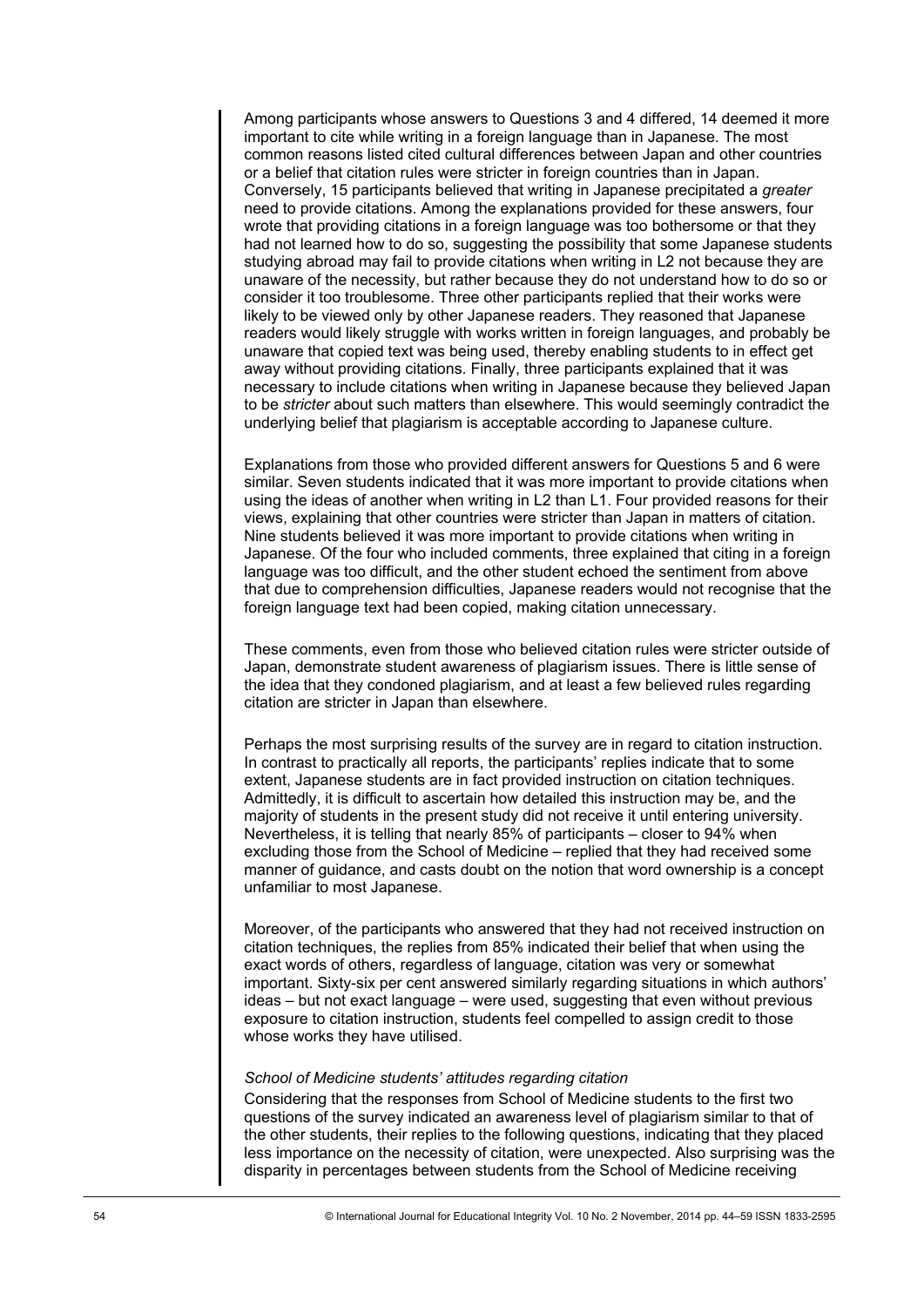instruction regarding citation while in university (less than half), and those from the other fields. Nevertheless, even when taking into account these differences, there is not much evidence to suggest that the former believe plagiarism to be acceptable. A large percentage lowered the score of the student essay due to the copied text, and the vast majority did in fact indicate that citation when using the works of others, even if just paraphrasing, was important.

There are numerous studies (Cole, 2007; Das & Panjabi, 2011; Pupovac, Bilić-Zulle, Mavrinac, & Petrovecki, 2010) that focus on the frequency in which academic transgressions are committed by medical students. However, it would be premature to conclude here that Japanese medical students are more predisposed to accept plagiarism than other students based solely on responses from one medical school. Moreover, even if the medical students appeared to exhibit a somewhat more lenient attitude toward copying than the other students, this does not discount the fact that the majority still made clear their belief that citation was important.

## **Conclusion**

This study primarily focuses on Japanese students' attitudes toward plagiarism and citation. However, it may be of interest to conduct similar studies in other East Asian countries, including China and Korea, which are also often described as harbouring forgiving attitudes toward plagiarism. The survey results in the present study contradict the oft-reported culture theory; it is reasonable to consider the possibility that similar surveys in other East Asian countries may do the same.

There are, of course, limitations to the study. As noted earlier, there appeared to be confusion among some participants regarding Question 2 on whether the fictitious student had included citations when submitting the homework assignment. Had a note been included in the survey stating that the student had not cited the source, this could have been avoided. However, no such information was added due to apprehension that its inclusion may have implied to participants that the student had committed some manner of transgression and even pressured those who had not actually noticed or been influenced by the plagiarism to reply that they had lowered the grade due to the student's failure to cite.

Additionally, instead of informing participants that the first passage had been submitted as a homework assignment, it may have been more appropriate to portray it as an excerpt from a published journal article. Participants' replies may have differed had they been informed that the piece they were evaluating was not a homework assignment, presumably read by only the instructor, but rather had appeared in a journal, something far more widely circulated with a much higher readership.

Nevertheless, results of the survey demonstrate a strong awareness of word ownership from Japanese university students (and incorporating the changes mentioned above may have resulted in even greater numbers of participants reacting negatively to the copied sections from the student passage). In short, there is little basis to conclude that culture has a role in Japanese students' attitudes toward plagiarism. In contrast, they feel it necessary to cite authors whose works they utilise, even when paraphrasing. Moreover, in contrast to widely held assumptions, most seem to receive some manner of citation instruction (with the School of Medicine students being a notable exception), some as early as elementary school.

To suggest that plagiarism does not occur amongst Japanese students would be naive. However, one should be wary of conclusions suggesting this occurs due to cultural influences. On the contrary, Japanese students recognise plagiarism's negative connotations, making them not altogether different from their Western counterparts.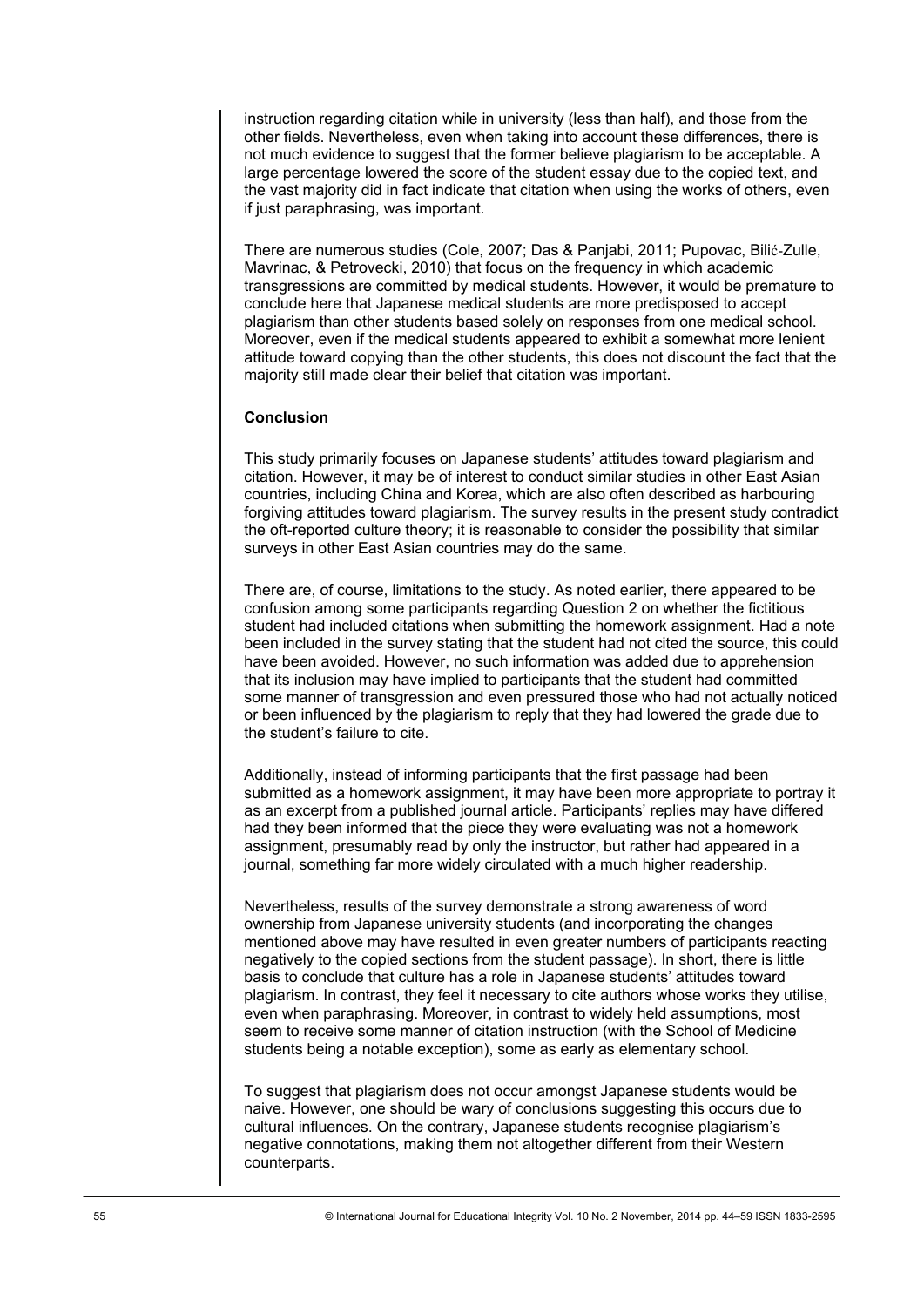## **References**

- Abasi, A. R., Akbari, N., & Graves, B. (2006). Discourse appropriation, construction of identities, and the complex issue of plagiarism: ESL students writing in graduate school. *Journal of Second Language Writing*, *15*, 102–117.
- Bretag, T., Horrocks, S., & Smith, J. (2002). Developing classroom practices to support NESB students in information systems courses: Some preliminary findings. *International Education Journal*, *3*(4), 57–69.
- Carroll, J. (2002). *A handbook for deterring plagiarism in higher education*. Oxford, UK: Oxford Centre for Staff and Learning Development, Oxford Brookes University, Oxford.
- Cole, A. F. (2007). Plagiarism in graduate medical education. *Family Medicine*, *39*(6), 436–438.
- Das, N., & Panjabi, M. (2011). Plagiarism: Why is it such a big issue for medical writers? *Perspectives in Clinical Research*, *2*(2), 67–71.
- Dryden, L. (1999). A distant mirror or through the looking glass: Plagiarism and intellectual property in Japanese education. In L. Buranen & A. Roy (Eds.), *Perspectives on plagiarism and intellectual property in a postmodern world (pp.* 75–85). Albany: State University of New York Press.
- Fallon, F. (2008). Plagiarism and students from Asia studying in Australia and New Zealand. Paper presented at the *2008 APAIE Conference in Japan*. Retrieved from <http://www.isana.org.au/files/PlagAPAIE08.pdf>
- Hyland, F. (2001). Dealing with plagiarism when giving feedback. *ELT Journal*, *55*, 375–381.
- Kindaichi, H. (1997). *Nihongo no kokoro* [The heart of the Japanese language]. In NHK kokusai bunka purojekkto (Ed.), *Eigo de hanasu; nihon no bunka* [Japan as I see it] (pp. 10–29). (D. Kenny, Trans.). Tokyo: Kodansha Bilingual Books.
- Leki, I. (1992). *Understanding ESL writers: A guide for teachers*. Portsmouth, NH: Boynton/Cook.
- Liu, D. (2005). Plagiarism in ESOL students: Is cultural conditioning truly the major culprit? *ELT Journal*, *59*(3), 234–241.
- LoCastro, V., & Masuko, M. (2002). Plagiarism and academic writing of learners of English. *Hermes Journal of Linguistics*, *28*, 11–33.
- Lund, J. (2004). Plagiarism: A cultural perspective. *Journal of Religious & Theological Information*, *6*(3-4), 93–101.
- Norris, R. (2007). Dealing with plagiarism at a Japanese university: A foreign teacher's perspective. *The East Asian Learner*, *3*(1), 1–20. Retrieved from [http://cs3.brookes.ac.uk/schools/education/eal/eal-3-1/Vol3\\_1\\_norris\\_r.pdf](http://cs3.brookes.ac.uk/schools/education/eal/eal-3-1/Vol3_1_norris_r.pdf)
- Pennycook, A. (1996). Borrowing others' words: Text, ownership, memory, and plagiarism. *TESOL Quarterly*, *30*(2), 201–230.
- Pickering, J., & Hornby, G. (2005, Nov/Dec). *Plagiarism and international students: A matter of values differences?* Paper presented at the *ISANA: International Education Association's 16th Annual Conference: Internationalisation-Practical Solutions: A Trans-Tasman Workout*, Christchurch, NZ.
- Pupovac, V., Bilic-Zulle, L., Mavrinac, M., & Petrovecki, M. (2010). Attitudes toward plagiarism among pharmacy and medical biochemistry students – crosssectional survey study. *Biochemica Medica*, *20*(3), 307–313.
- Rinnert, C., & Kobayashi, H. (2005). Borrowing words and ideas: Insights from Japanese L1 writers. *Journal of Asian Pacific Communication*, *15*(1), 31–56.
- Sowden, C. (2005). Plagiarism and the culture of multilingual students in higher education abroad. *ELT Journal*, *59*(3), 226–233.
- Wheeler, G. (2009). Plagiarism in the Japanese universities: Truly a cultural matter? *Journal of Second Language Writing*, *18*(1), 17–29.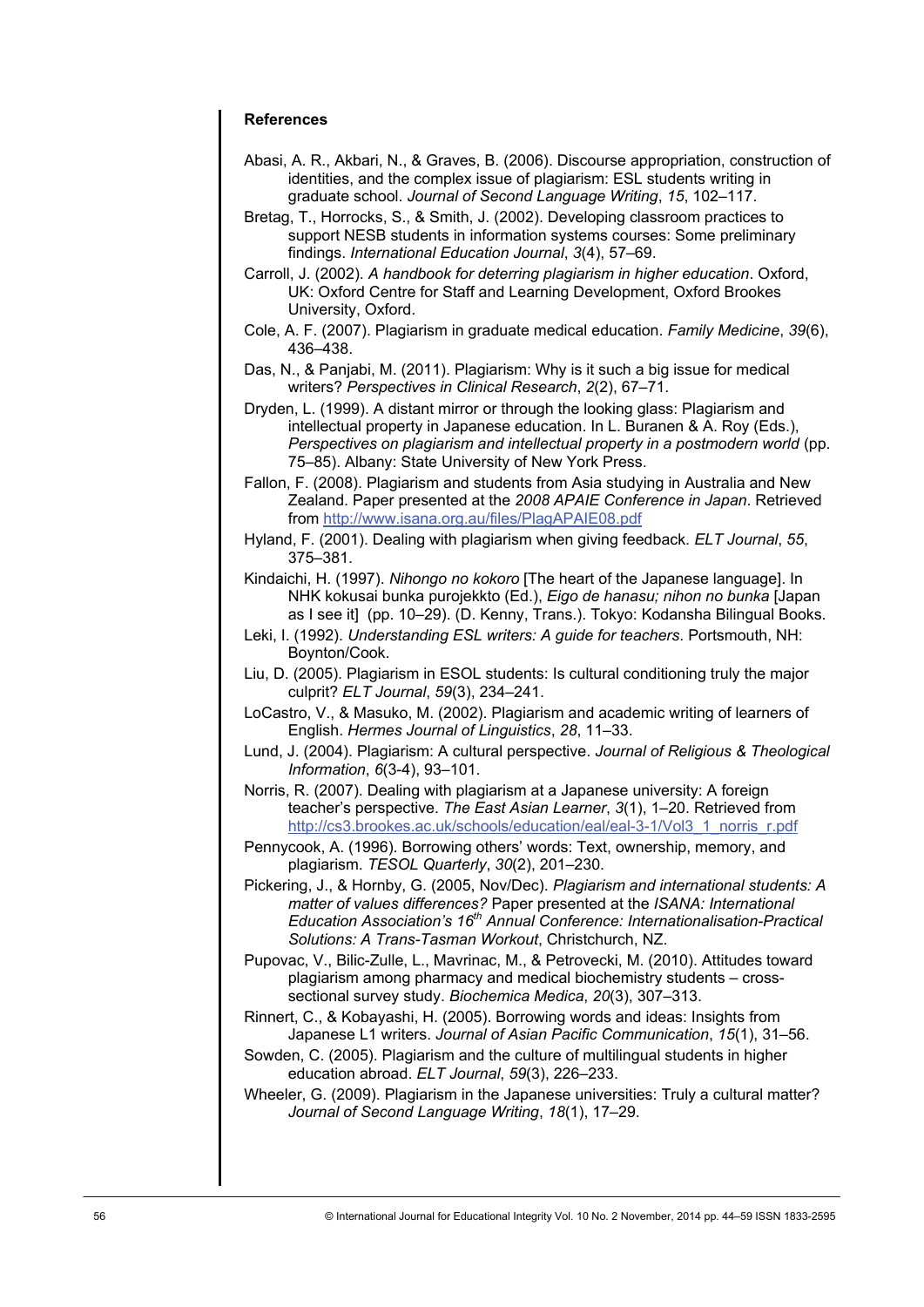## **Appendix A: Translation of Survey Questions**

- 1. Please assign a grade to the passage.
	- a) Superior b) Good c) Pass d) Fail
- 2. The passage submitted by the university student sometimes uses the same sentences as those in the published passage. What influence did this have on your grade? (If answering
	- b, c or d, please explain your reason.)
	- a) I did not notice the similar text so there was no influence.
	- b) I noticed, but was not influenced.
	- c) I raised my score.
	- d) I lowered my score.

Reason (if answering  $b - d$ ):

- 3. When using the exact language of another author while writing in Japanese, rate the importance of providing a citation.
	- a) Very important.
	- b) Somewhat important.
	- c) Not very important.
	- d) Not important.
- 4. When using the exact language of another author while writing in a foreign language, rate the importance of providing a citation. (If your answer differs from Question 3, please explain the reason.)
	- a) Very important.
	- b) Somewhat important.
	- c) Not very important.
	- d) Not important.
- Reason (if applicable):
- 5. When using your own words to express the ideas of another author while writing in Japanese, rate the importance of providing a citation.
	- a) Very important.
	- b) Somewhat important.
	- c) Not very important.
	- d) Not important.
- 6. When using your own words to express the ideas of another author while writing in a foreign language, rate the importance of providing a citation. (If your answer differs from Question
	- 5, please explain the reason.)
	- a) Very important.
	- b) Somewhat important.
	- c) Not very important.
	- d) Not important.

Reason (if applicable):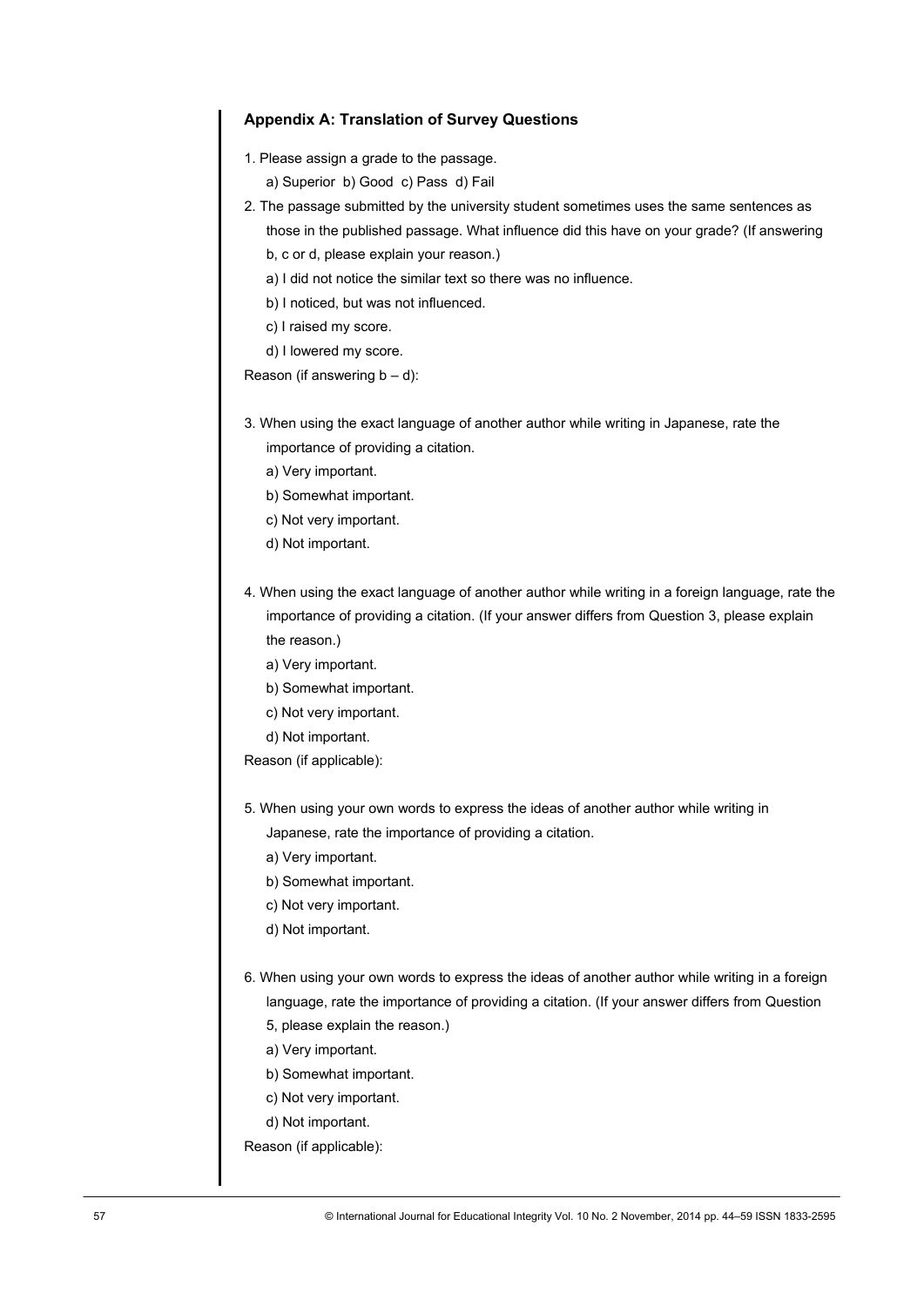- 7. Have you had any previous instruction on citation techniques? If yes, please select all answers below that apply regarding when such instruction was received.
	- a. No.
	- b. Yes, in elementary school.
	- c. Yes, in junior high school.
	- d. Yes, in high school.
	- e. Yes, in university.
- 8. Sex: Male Female

## **Appendix B: Translation of student essays. (Copied Kindaichi text is italicized)**

**Group A:** It is often said that Japanese and American cultures are very different. However, I do not think that is really true. Of course there are probably some differences, but I think most people have similar thoughts and feelings, no matter where they come from. Also, it is wrong to say that all Japanese or all Americans believe something. We are all different people. For example, concerning food, I often hear that Japanese love fish, but Americans prefer meat. Certainly, some Japanese may love fish, but I think some also really like meat. At the same time, there are many Americans who like fish more than meat.

However, I do think the way some Japanese act with friends is different than Americans. *Some of the things that Japanese people say to each other in the course of their daily lives sound very strange to Americans. For instance, when we run into an acquaintance on the street, we often say, "Where are you going?" Americans may well want to answer such a question with "What difference does it make to you where I'm going? Stay out of my private life!"* 

The Japanese friend does not mean to be rude. This is common practice in Japan. However, it seems that sometimes Americans may value their privacy more than Japanese people.

Despite this difference, both Japanese and American people understand that friendship is important and treasure it very deeply. It's just that sometimes Americans express these feelings in ways different from the Japanese.

**Group B:** It is often said that Japanese and American cultures are very different. However, I do not think that is really true. Of course there are probably some differences but I think most people have similar thoughts and feelings, no matter where they come from. Also, it is wrong to say that all Japanese or all Americans believe something. We are all different people. For example, concerning food, I often hear that Japanese love fish, but Americans prefer meat. Certainly, some Japanese may love fish, but I think some also really like meat. At the same time, there are many Americans who like fish more than meat.

However, I do think the way some Japanese act with friends is sometimes different than Americans. *Some of the things that Japanese people say to each other in the course of their daily lives sound very strange to Americans.* For example, if two Japanese friends have plans to see a movie, but one friend has to cancel suddenly, the other friend will often ask why. This may seem very rude to Americans.